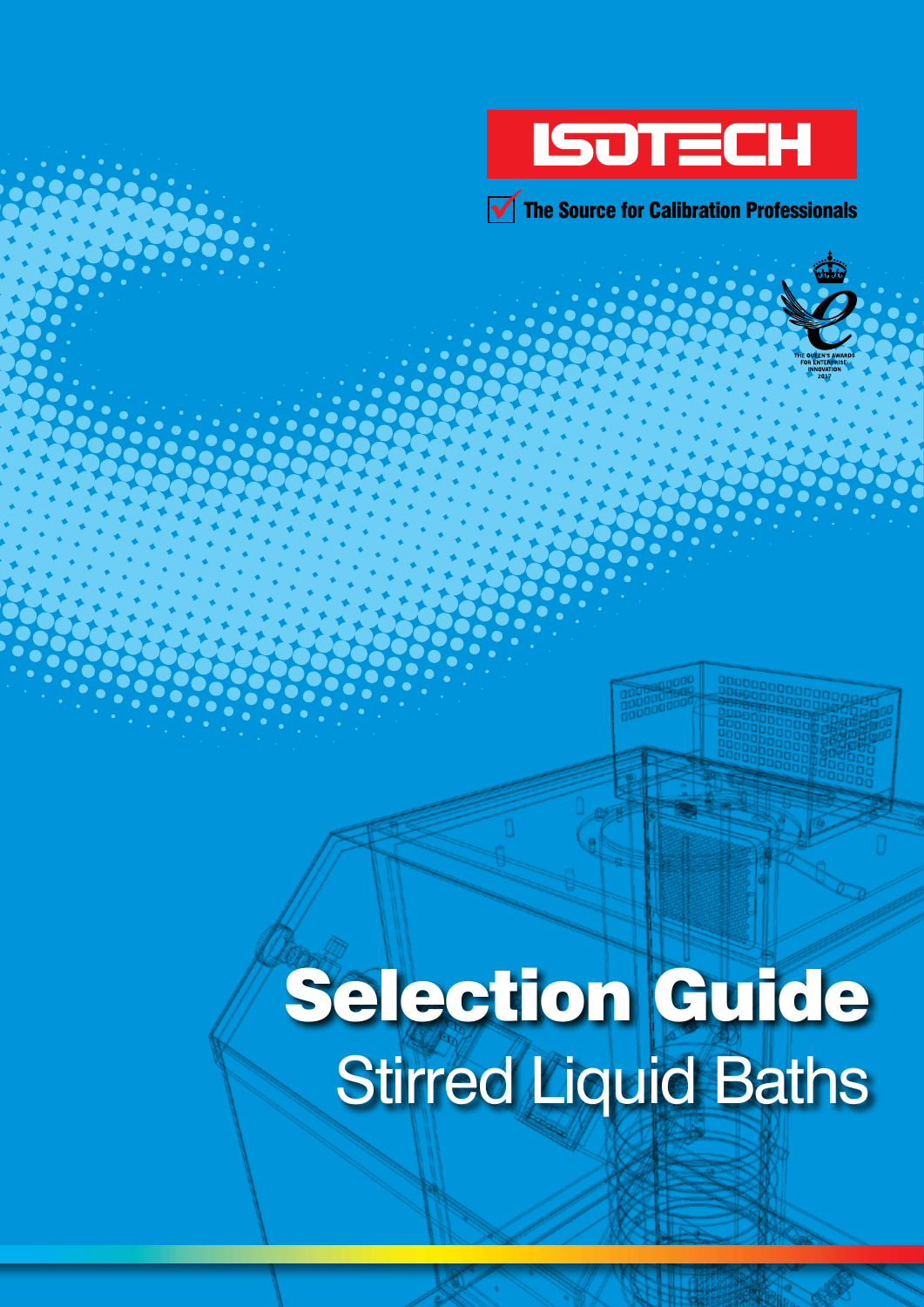## How to Select a Stirred Liquid Bath

**Use this guide to avoid make costly mistakes when selecting stirred liquid baths**

### One: **Depth**

Depth matters, the "Supplementary Information for the ITS-90" published by BIPM advises that for metal sheath thermometers, "Immerse the thermometer from 15 to 20cm between -50°C and 50°C and from 20 to 27cm at 200°C and above" (BIPM,p.93, 1990).

*Ensure you select a bath that can offer suitable immersion for low uncertainty calibration of platinum resistance thermometers*

Isotech laboratory baths offer immersion from 300mm with adequate depth to avoid significant stem conduction / immersion error.

#### Two: **Homogeneity**

With comparison calibration a thermometer with known characteristics is compared to the thermometer we want to calibrate, relying on the "Zeroth Law of Thermodynamics".

If the temperature in the bath is not homogenous (uniform) there will be differences in temperature between the thermometers.

Isotech laboratory baths use sophisticated designs to avoid poor temperature distribution from simple square tanks.

Advanced parallel tube designs allow the heating and cooling to take place in a chamber separate from the calibration volume. The geometry and flow ensure the best uniformity and lowest calibration uncertainties.

In addition to the best design to ensure the best homogeneity we use sophisticated temperature control techniques. As well as PID control we use power feedback to stabilise against supply voltage variation and advanced digital filtering ensures high integrity of measurement correcting for drift and rejecting noise.



#### Three: **Cost of Ownership**

Stirred liquid baths most commonly use suitable oils to higher temperatures and alcohol or specialist fluids for low temperatures. These fluids can be costly and will require replacing from time to time. This is of course true for all stirred liquid calibration baths and the cost of both the initial and on-going requirement needs to be considered when selecting a bath.



**http://www.isotech.co.uk**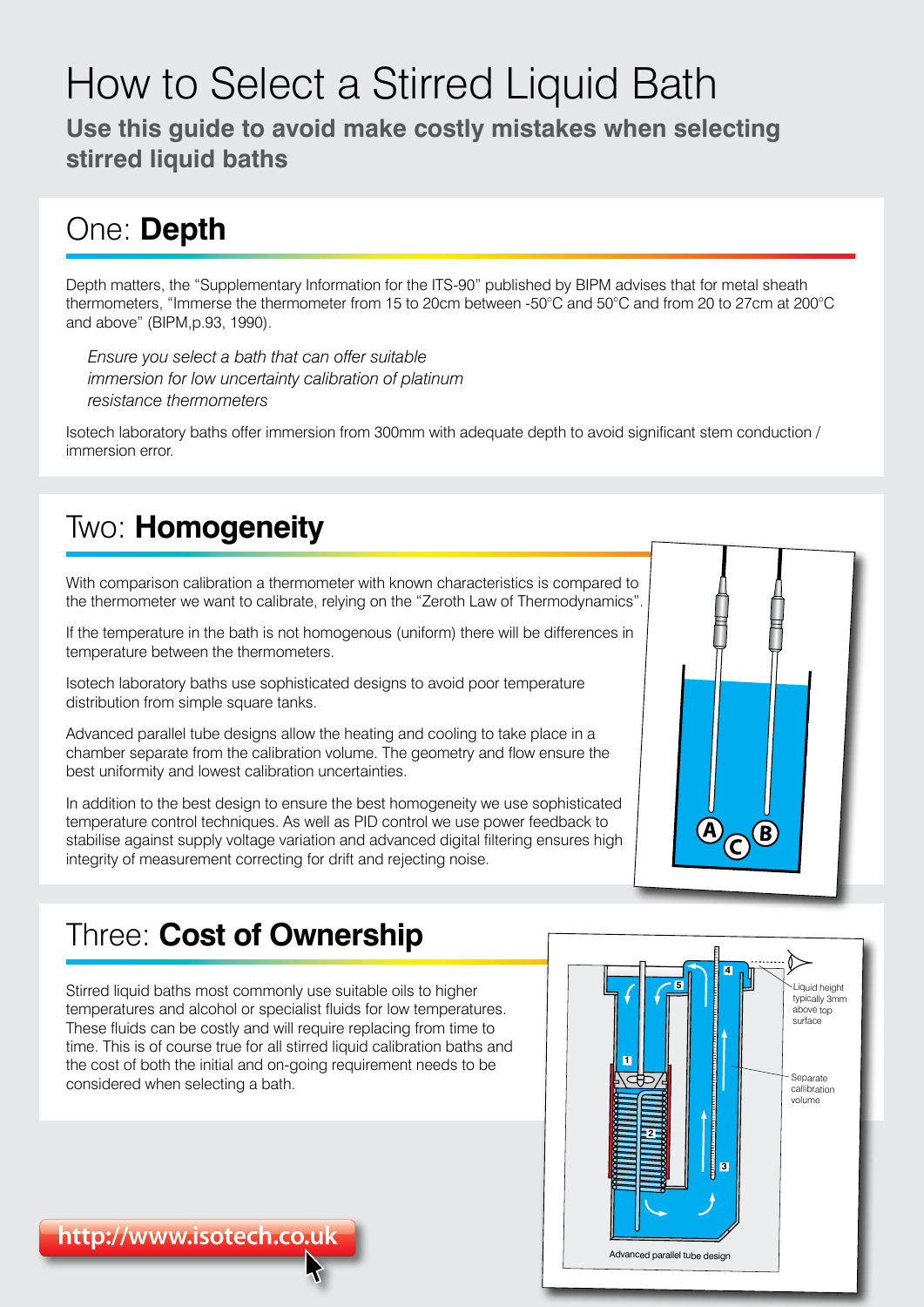Isotech baths are purpose designed for thermometer calibration with cylindrical calibration volumes of good depth. Compared to other large rectangular designs Isotech baths require less fluid for the same depth and can offer significant initial and on-going cost savings.





#### **Recommendations**

Use a true thermometry bridge to compare the thermometer under test to the standard thermometer. This method gives the smallest uncertainties. Isotech can provide further advice and training. We have over 30 year's experience and operate a **Figure Accreditation Service** Service Contractors UKAS (ISO 17025) Laboratory.

Using our baths our CMC using stirred liquid baths is from 4 to 7mK, our full schedule is on the website.



| <b>Measured Quantity</b><br><b>Instrument or Gauge</b> | Range                                                                                  | <b>Calibration and Measurement</b><br><b>Capability (CMC) Expressed</b><br>as an Expanded Uncertainty<br>$(k = 2)$ | <b>Remarks</b> |
|--------------------------------------------------------|----------------------------------------------------------------------------------------|--------------------------------------------------------------------------------------------------------------------|----------------|
| TEMPERATURE (cont'd)                                   |                                                                                        |                                                                                                                    |                |
| Platinum resistance<br><b>thermometers</b>             |                                                                                        |                                                                                                                    |                |
| Calibration by comparisons                             | $-80$ °C to $-40$ °C<br>$-40$ °C to + 50 °C<br>$50 °C$ to 156 $°C$<br>156 °C to 300 °C | 7.0 <sub>mK</sub><br>$4.0$ mK<br>$5.0$ mK<br>6.5 mK                                                                |                |